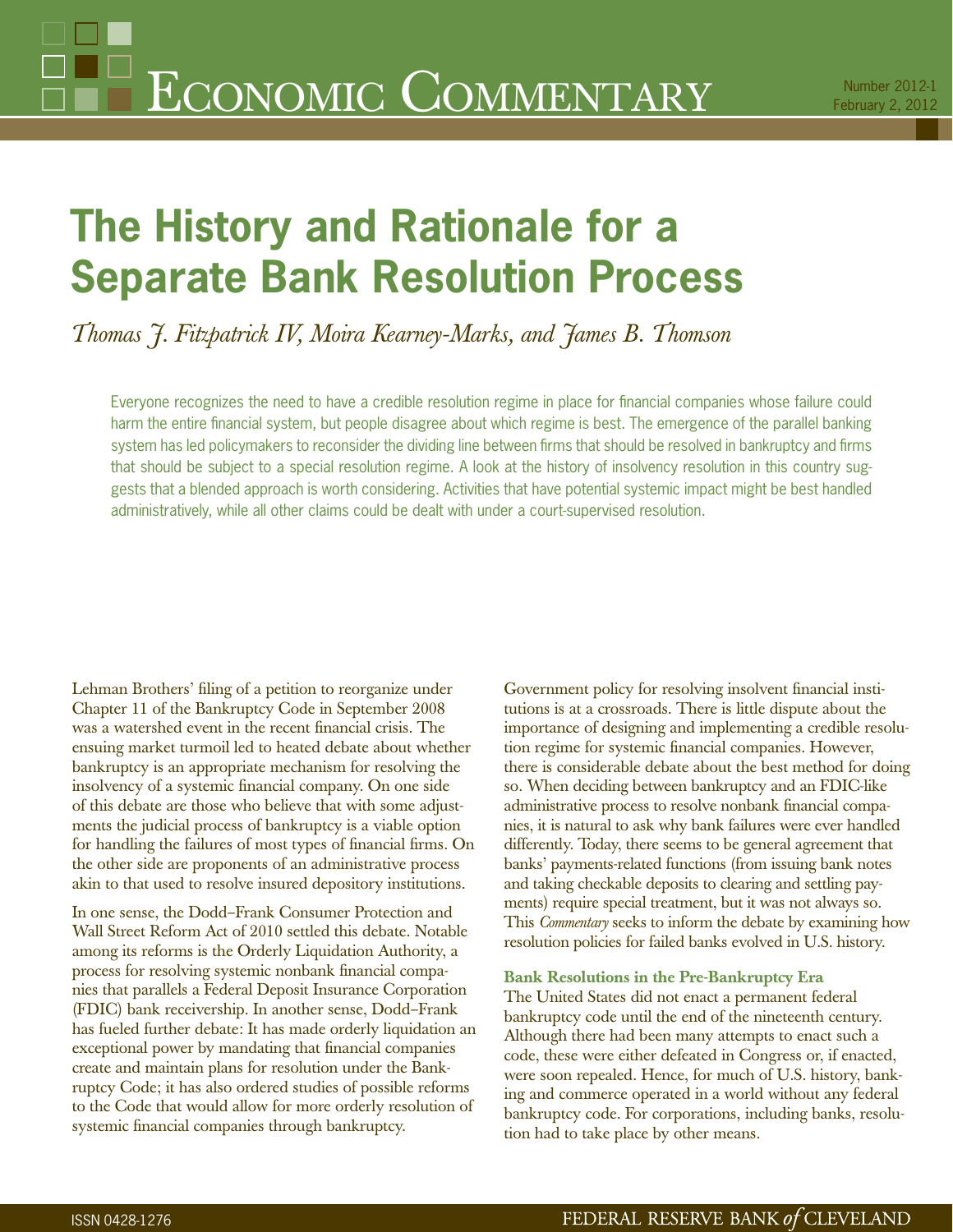Before enacting the National Currency Act of 1863 and the National Banking Act of 1864 ("the Acts"), the federal government was not in the business of chartering banks (the First and Second Banks of the United States being notable exceptions). Banks were state-chartered corporations, subject to oversight by the state in which they operated; most were designed to selfliquidate when their charters expired, generally after 20 years. However, banks were different from other corporations in one particularly important way: they issued bank notes, which were an important part of the nation's money supply. Deposit-taking was another vital activity of banks during this era, but failure to redeem bank notes was the primary driver of failed-bank resolution policies.

For state-chartered banks, the resolution process usually entailed a determination of insolvency whose main criterion was the bank's ability to redeem its notes in a timely fashion.<sup>1</sup> Failure to do so would result in the state redeeming the bank's notes and then asking a state court to revoke the bank's charter, forcing it to shut down operations. If the court determined that the bank was insolvent, a receiver would be appointed by either the court or the banking commissioner. Over time, states began to adopt balance-sheet insolvency as a separate criterion for closing a bank, but the resolution process remained largely unchanged.

With the exception of banking law's focus on issuing and redeeming notes, banks' insolvency resolution process was not all that different from that of other corporations. In most cases, they were identical: Before New York pioneered a special bankinsolvency regime, some states used the same resolution mechanism for all corporations. Even after New York enacted its law, failed banks were resolved like any other corporation, except that note redemption provisions applied to them. This would change in one important way, however, when the federal government began chartering banks at the height of the Civil War.

The establishment of a national bank system and a uniform national currency gave rise to the first noteworthy distinction between banks and nonbank corporations in the process of insolvency resolution. National banks would be chartered by the Office of the Comptroller of the Currency, a subagency of the U.S. Treasury and as such, it is unclear whether states had the power to resolve them. The absence of federal insolvency law meant that the Acts needed to provide a process for winding up the affairs of national banks that were forcibly closed or voluntarily shuttered their operations.

As we noted earlier, a primary objective for establishing the national banking system was to create a uniform national currency. This required that national bank notes be uniformly backed by eligible U.S. government bonds and that there be a seamless process for redeeming and retiring the notes of failed banks. National banks that could not redeem their notes in a timely way would have their charters revoked by the Comptroller of the Currency and be subject to an administrative receivership process. The focus on note redemption as a solvency test and the use of a receivership to resolve bank failures mirror the resolution process for state-chartered banks.

Somewhat paradoxically, in 1867, three years after the federal bank resolution mechanism went into effect, a federal bankruptcy law that applied to banks was passed. Although the 1867 Bankruptcy Act does not explicitly discriminate between state and national banks, subsequent court rulings would determine that it did not apply to national banks. Though it lasted only a few years before being repealed, the federal mechanism for bankruptcy resolution established in the 1867 Act required court oversight and was used to resolve a number of state-chartered banks. Unlike its state-chartered counterpart, a national bank's closure would receive no judicial oversight under the 1863 and 1864 Acts.

It would be 35 years after the establishment of the national banking system before the nation would have a permanent bankruptcy code. By that time, over half of the states had bank insolvency regimes in place. Congress would exclude banks from the bankruptcy code because mechanisms were already in place at both the state and federal levels:

There are now in force very stringent laws for the control and liquidation of national banks. The government is responsible for the currency issued by these banks, and hence in the event of their failure ought to control their liquidation. They are, therefore, exempted from the operation of the act.<sup>2</sup>

Insurance companies, railroads, and any other companies for which a well-established, state-level resolution mechanism was in place were also excluded from bankruptcy.

# **New Deal Reforms**

On the heels of massive bank failures, the Banking Act of 1933 established a system of federal deposit guarantees and created a new entity, the Federal Deposit Insurance Corporation. The FDIC would be charged with insuring depositors' bank accounts and would (for national banks and most state-chartered banks) operate and administer the receivership of failed banks; this was expanded in the late 1980s to include all FDIC-insured depository institutions.

By protecting depositors, federal deposit guarantees would prevent runs and provide for the stability of the payments system because demand deposits had become an increasingly important part of the narrow money supply—that is, money held largely for transactions purposes—the equivalent of M1 (coin and currency, checkable deposits, and travelers checks) today. Bank notes were not a concern in Depression-era banking legislation because Federal Reserve notes had largely replaced them as payment instruments. In 1934, the first year of the FDIC's operations, national bank notes made up only 17 percent of all currency in circulation, 4 percent of the narrow money stock, and only around 2 percent of bank liabilities. Demand deposits, on the other hand, accounted for 79 percent of the narrow money stock and more than 65 percent of the liabilities of FDIC-insured commercial banks.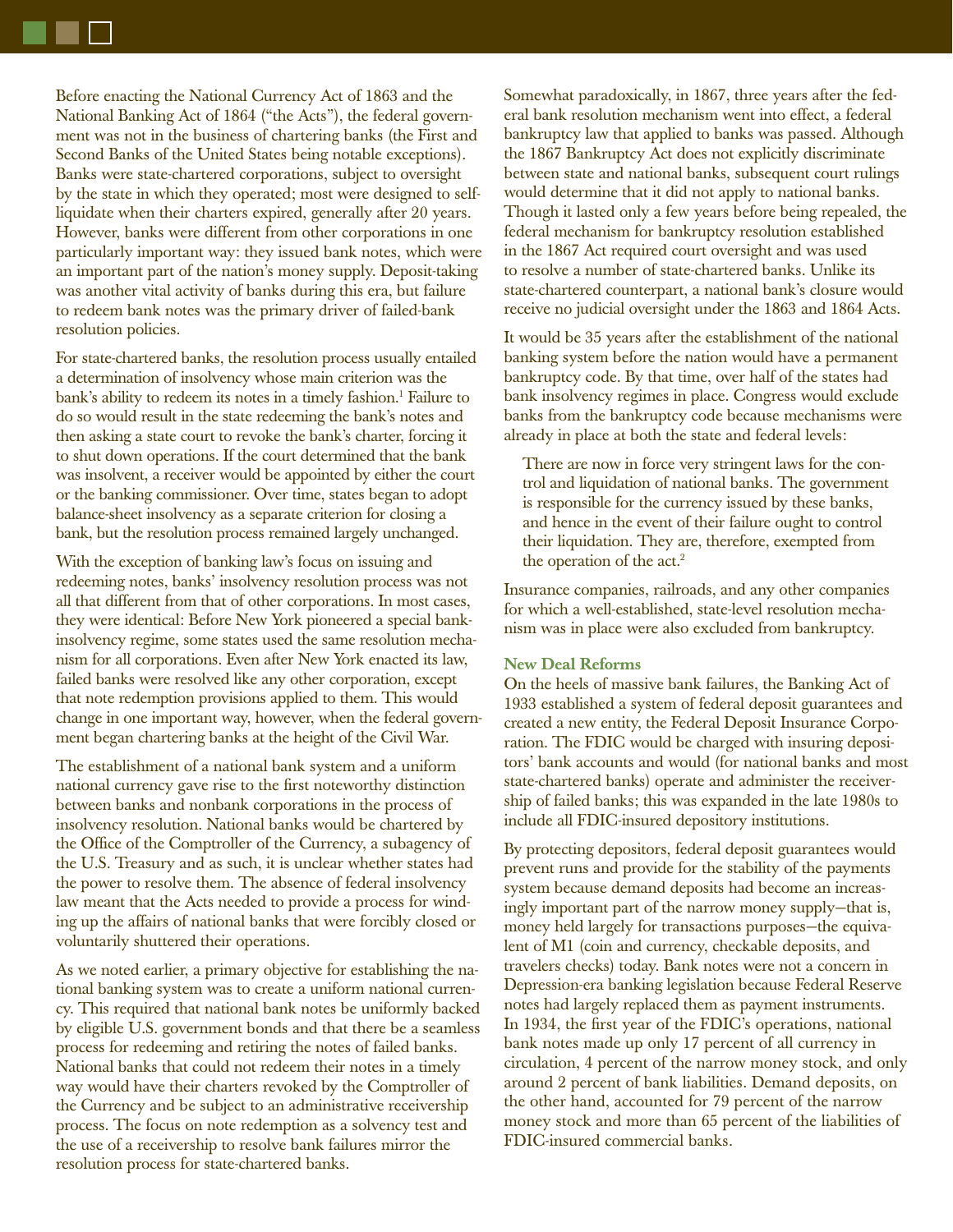At this time, there were two noteworthy changes in the bank resolution process. First, the receivership's focus shifted from redeeming notes to minimizing the costs of the failure for the deposit insurance fund. The second change was the placement of bank receivership authority in the FDIC, the largest creditor of an insured bank's estate. While out of step with practice under bankruptcy law, this novel arrangement would be consistent with the objective of bank resolution policy—that is, minimizing the losses to depositors and the FDIC when a bank failed.

Depression-era banking reforms were not enacted in a vacuum. As the banking bills were being debated in Congress, legislative attention was also directed toward revamping the Bankruptcy Code. Years of debate culminated in the Chandler Act of 1938, which continued to exclude banks, savings and loans, and insurance companies. This is not surprising, perhaps, when one considers that the financial reforms of the 1930s sought to segregate banking from other financial activities. Further embedding the closing and resolution of insolvent banks as regulatory functions by placing bank receivership under the FDIC is consistent with the 1930s banking reforms aimed at partitioning the financial system.

### **Recent Developments in Bank Resolution Policy**

Over time, with periodic guidance from Congress, the judicial system of bankruptcy and the administrative process of bank resolution evolved as separate regimes, with differing objectives. Reorganizing and preserving a firm's value remain the centerpiece of the Bankruptcy Code for corporations. Ironically, although bank insolvency law and bankruptcy have remained separate resolution regimes, financial innovation, coupled with legislative and regulatory reform, has increasingly blurred the distinction between banks and nonbank financial companies. As a result, a firm's organizational form, not the types of activities or functions it undertakes, would be the determining factor in whether bankruptcy law or bank insolvency law would apply when it failed.

Probably the most dramatic changes in the objectives of bank insolvency resolution were responses to the regional banking and savings and loan debacles of the 1980s. Policies governing the closing and resolution of insolvent banking companies became increasingly driven by the political economy of bank supervisory policy. The rescue of the Continental Illinois Bank and Trust Company of Chicago in 1984 marked the first time insolvency resolution policy would be driven by concerns of systemic risk—the birth of the unofficial policy known as the too-big-to-fail doctrine.

In response to the banking and thrift problems of the 1980s, Congress enacted several pieces of legislation, culminating in the Federal Deposit Insurance Corporation Improvement Act of 1991. This legislation encompassed reforms in the bank supervisory infrastructure, including the powers and objectives of the bank-insolvency-resolution authority. The goal of minimizing a bank failure's

cost to the deposit insurance fund was replaced by the least-cost resolution mandate, which directed supervisors to minimize total costs, not just those to the FDIC fund. In addition, to limit systemic spillovers, lawmakers added prompt corrective action to the objectives of the bank resolution regime and an exemption to the least-cost rule (the systemic risk exemption).

Most recently, in the wake of the rise and fall of the shadow banking system, Congress took a step toward broader use of the administrative bank resolution process to resolve large systemic financial companies. Title II of the Dodd–Frank Consumer Protection and Wall Street Reform Act of 2010 added the Orderly Liquidation Authority to the FDIC's set of receivership powers (see Fitzpatrick and Thomson, 2011). Although the Authority was meant to be an extraordinary power, it was another step toward broader use of the administrative bank-insolvency resolution process in an increasing set of nontraditional bank activities.

### **Policy Implications**

In recent history, banks have been treated differently from other firms, even other financial firms. The banking industry has long had its own set of supervisory agencies as well as a separate process for closing and winding up insolvent banks. Maintaining the integrity of the payments system required a predictable set of procedures for handling the insolvency of banking companies. The absence of a permanent bankruptcy code in the United States, which persisted until the end of the nineteenth century, necessarily led to the development of a bank-specific insolvency resolution system for banks. Congress has chosen to keep bank insolvency resolution within the bank regulatory system, distinct and separate from bankruptcy.

The emergence of "parallel" or "shadow" banks has led policymakers to reconsider the dividing line between firms that should be resolved in bankruptcy and those that should be subject to a special resolution regime. Understanding what unique features of a depository institution make bankruptcy an unsatisfactory option for insolvency resolution is important for understanding what reforms to the Bankruptcy Code are needed to effectively resolve insolvent nonbank financial companies—or whether bankruptcy can be a satisfactory option for insolvency resolution for some types of firms. Banking history suggests that payments-related activities and functions are where such an inquiry should start.

Finally, the history of bank insolvency law and bankruptcy law suggests a careful reconsideration of whether the choice of an insolvency resolution regime should be made at the firm level or the activity level. One reasonable lesson from the history of insolvency resolution is that we should consider a blended approach—in which only the truly systemic activities of a bank or nonbank financial firm are handled administratively and all other claims are dealt with under a court-supervised resolution.